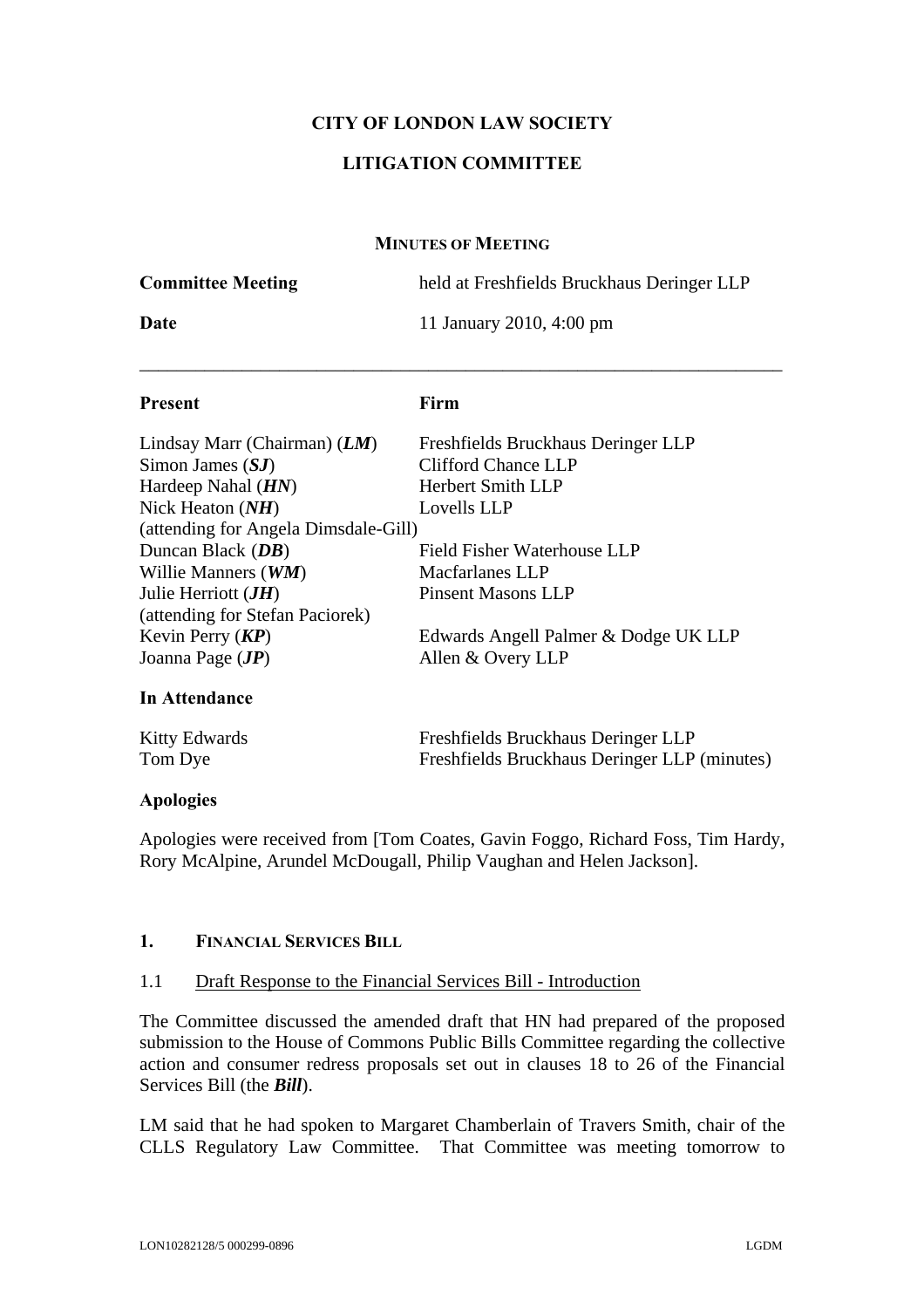discuss its submissions regarding the Bill. It was not yet known whether they would be commenting on the same areas, for example on clause 26 of the Bill which relates to consumer redress schemes, but from his discussion, LM thought unlikely that the Regulatory Law Committee would disagree with the general direction of the Litigation Committee's draft response.

The Committee identified that there were thee main areas of potential concern regarding clauses 18-26, specifically:

- that they depart from the approach in HM Treasury's White Paper on Reforming Financial Markets (the *White Paper*) as to who will control access to collective actions;
- **●** that too many substantive changes to the law have been left to regulations and court rules; and
- **●** that the Bill puts financial services out of step with the proposed development of a proper framework for collective actions set out in the government's July 2009 response to the Civil Justice Council's December 2008 paper on collective actions.

As a general point it was felt that the collective action proposals for financial services looked rushed for a particular context and in the light of a political agenda.

## 1.2 Departure from the White Paper

It was noted that there is a tension between the Bill and the White Paper as to the role of "gatekeeper" for collective actions, in that the Bill does not appear to reflect the proposal in the White Paper that the FSA would decide when collective actions should be brought and nominate someone to pursue the action. There was a discussion as to which approach would be preferable. It was felt that the FSA might be a more inconsistent gatekeeper, subject to changing pressures on its regulatory agendas and priorities. The same concern also applied to clause 26. It was generally felt that the court was to be preferred as the gatekeeper. The Committee therefore agreed with the departure from the White Paper in this regard. The possibility of a two-stage gatekeeper involving the court and the FSA was raised. It was suggested that it would be preferable to have a single gatekeeper.

Further, it was considered that as a new area of law, collective actions would benefit from a uniform approach not just within the area of financial services but in the wider development of collective actions. This further indicated a preference for the court to act as the sole gatekeeper.

# 1.3 Threshold and Opt-In / Opt-Out Criteria

The Committee felt that, in addition to other matters about which the Bill was largely silent, the criteria for the making of collective proceedings orders and determining whether collective actions should be opt-in or opt-out ought to be set out in primary legislation.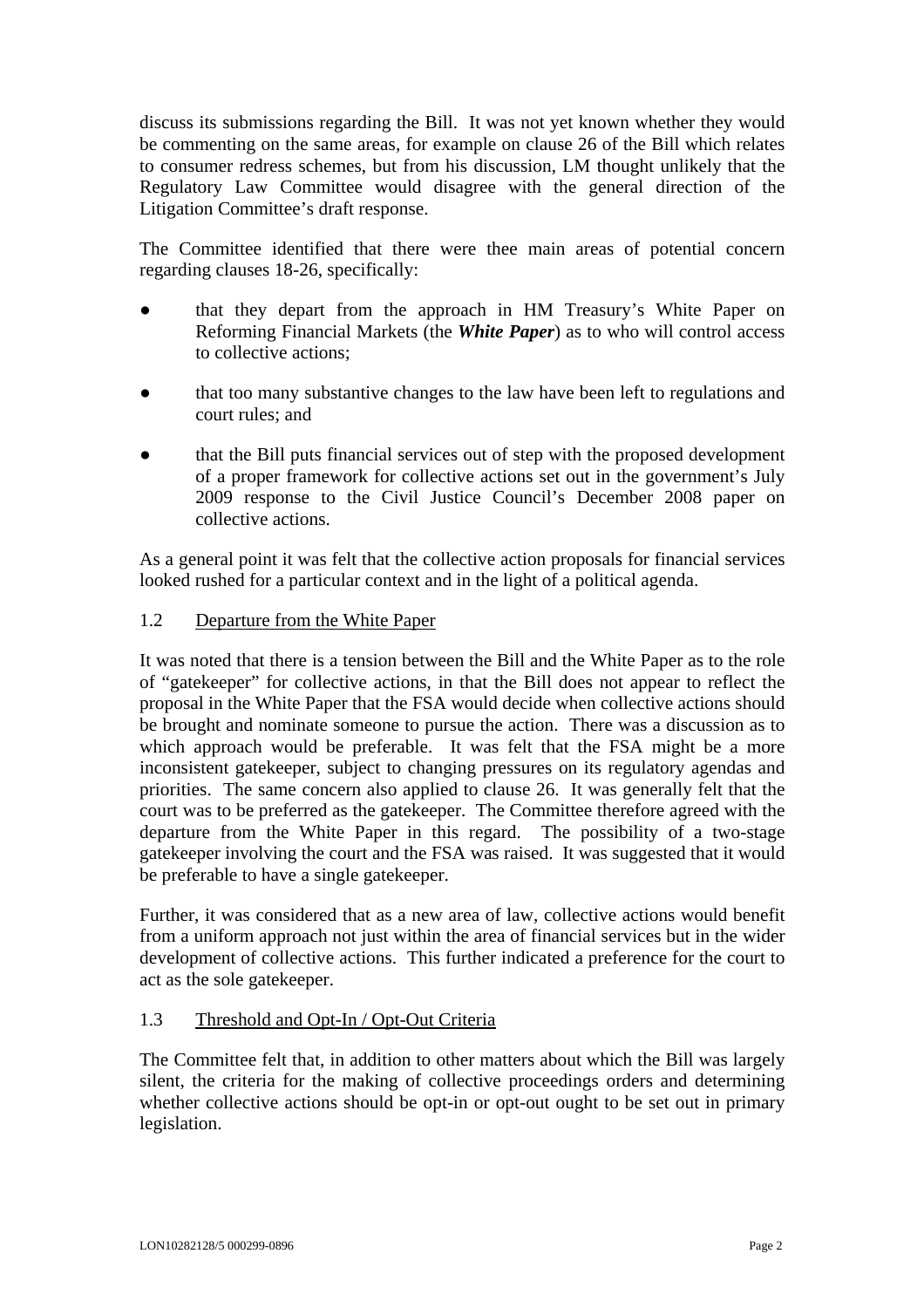# 1.4 Europe

In light of various European developments aimed at harmonisation in the field of financial services, it was felt that consideration should be given to ensuring that the UK remains in step with Europe on collective actions and does not disadvantage its financial services industry. The Committee did not have adequate information to hand to express a concluded view (for example, it was suggested that collective action mechanisms existed in Germany and that the Netherlands had a hybrid system whereby consumer bodies were able to pursue class actions which where made enforceable by the court), but it was a matter that should be raised for consideration.

## 1.5 Costs and Settlement

It was noted that it was not clear who was to be responsible for costs in collective actions. If the intention was that it should be the representative, the Committee felt that the court ought to be satisfied that the representative would be able to pay any costs if ordered to do so. This should be looked at during the certification stage.

The Committee queried whether costs and settlements in collective actions ought to be court-approved.

## 1.6 Meaning of "Financial Services Claim"

The Committee noted the breadth of the definition of "financial services claim" as drafted. The Committee queried whether the Treasury had intended to limit the collective actions to consumers, or whether the breadth of the definition was intentional. The Committee also discussed whether collective actions ought to be limited to consumers, and it was noted that this would deprive entities such as pension funds from participating and could cause problems for claims relating to financial products sold to both individuals and small businesses. It was also pointed out that limiting the availability of the collective actions to consumers could deprive defendants of the benefits of defending a single action, if non-consumers were required to bring separate actions relating to the same claim.

Nevertheless, consideration should be given to whether the definition of "financial services claim" should be tighter.

## 1.7 Regulations

The Committee acknowledged the areas of concern raised by SJ n his note circulated prior to the meeting, namely that: (i) there is no obligation on HM Treasury to consult before making regulations under the Bill; (ii) there is a clear overlap between the delegation of rule-making power to HM Treasury under clause 22 and to the Civil Procedure Rule Committee under clause 24; and (iii) HM Treasury is able to waive the limitation period in specific cases.

## 1.8 Other Issues with Collective Actions

It was noted that HN's draft response also covered the following areas: (i) the modification of limitation provisions; (ii) the regulation of damages; (iii) the need for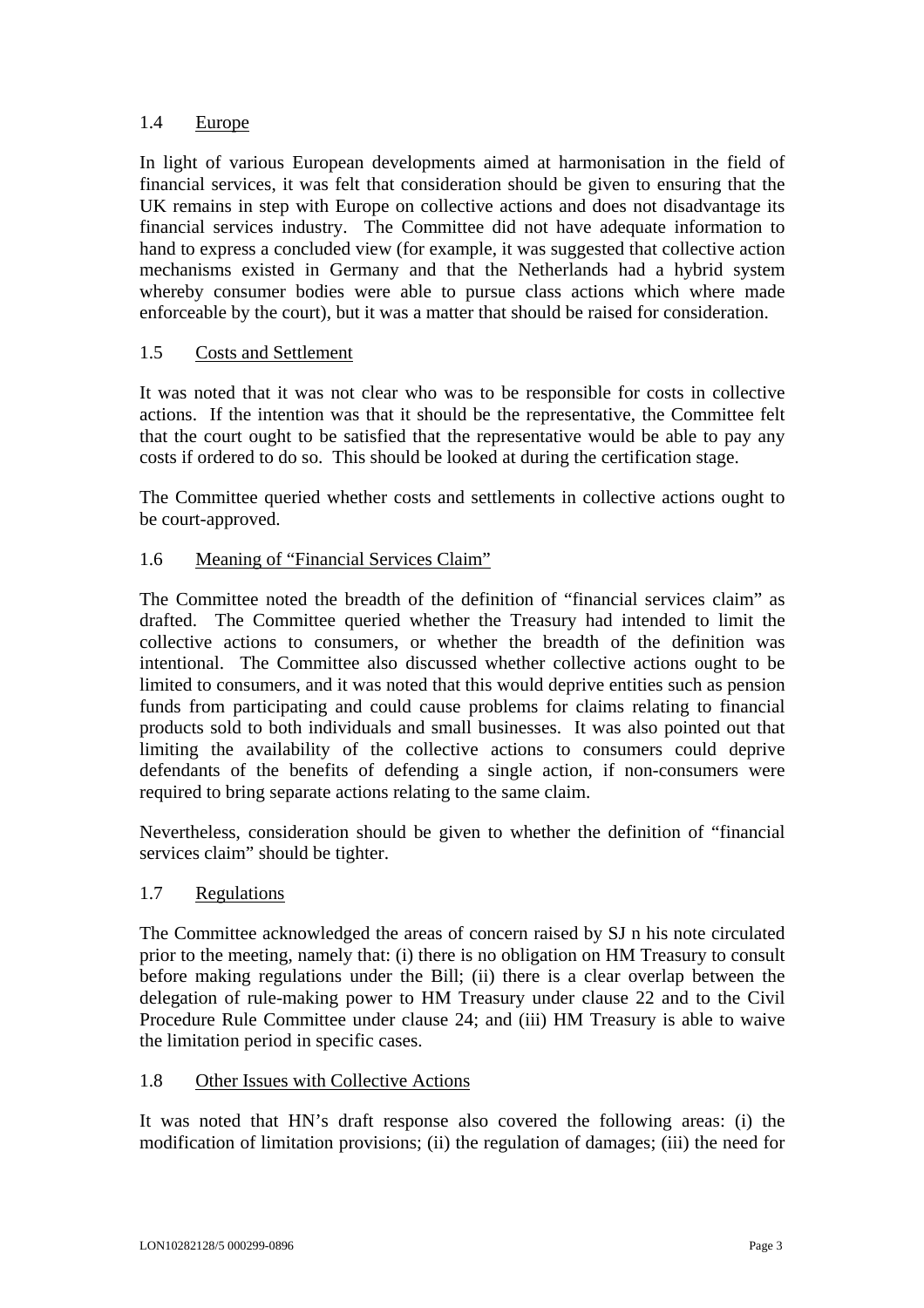rules of court to be introduced; and (iv) whether or not the definition of "court" should include the County Court.

#### 1.9 Consumer Redress

The Committee felt that the consumer redress provisions in clause 26 of the Bill were too skeletal, leaving too much uncontrolled rule-making power to the FSA.

It was noted that there was an argument that as the FSA is to control consumer redress schemes, it should also be the gatekeeper for collective actions. Alternatively, if, as suggested, the court is the gatekeeper for collective actions and threshold criteria are set out, then one suitable criterion might be whether the FSA has required the financial institution to put in place a consumer redress scheme under clause 26. The right of the FSA to be heard in relation to collective actions was also noted.

#### 1.10 Next Steps

HN agreed to update the draft submissions to take account of the discussion and coordinate submitting these to the Public Bills Committee by the deadline on 14 January.

#### **2. MINISTRY OF JUSTICE CONSULTATION ON THE CIVIL LAW REFORM BILL**

#### 2.1 Interest - General

By way of introduction it was noted that the Ministry of Justice's Civil Law Reform Bill Consultation (the *Consultation*) made the following proposals regarding interest:

- **●** to replace existing statutory provisions on the setting and rate of pre- and postjudgment interest with a single set of provisions setting out the court's general powers in relation to interest;
- **●** to give the Lord Chancellor the power to specify the rate of interest payable pre-judgment in addition to post-judgment; and
- **●** to permit both pre- and post-judgment interest to be either simple or compound.

The Committee considered that it was sensible to consolidate the existing provisions on interest, although it was pointed out that if there are to be exceptions brought in by secondary legislation the effectiveness of any consolidation will be diminished. It was noted that the court has discretion as to whether to award interest at all, for what period and on what amount, but that under the proposed reform this power was to be tied to a rate set by the Lord Chancellor. The court would still retain considerable flexibility because of its control of the other variables, regardless of how the rate was set.

It was queried how the proposals for compound interest would interact with the recovery of compound interest as a head of damages under *Sempra Metals Limited v HM Commissioners of Inland Revenue and another [2007] UKHL 34*.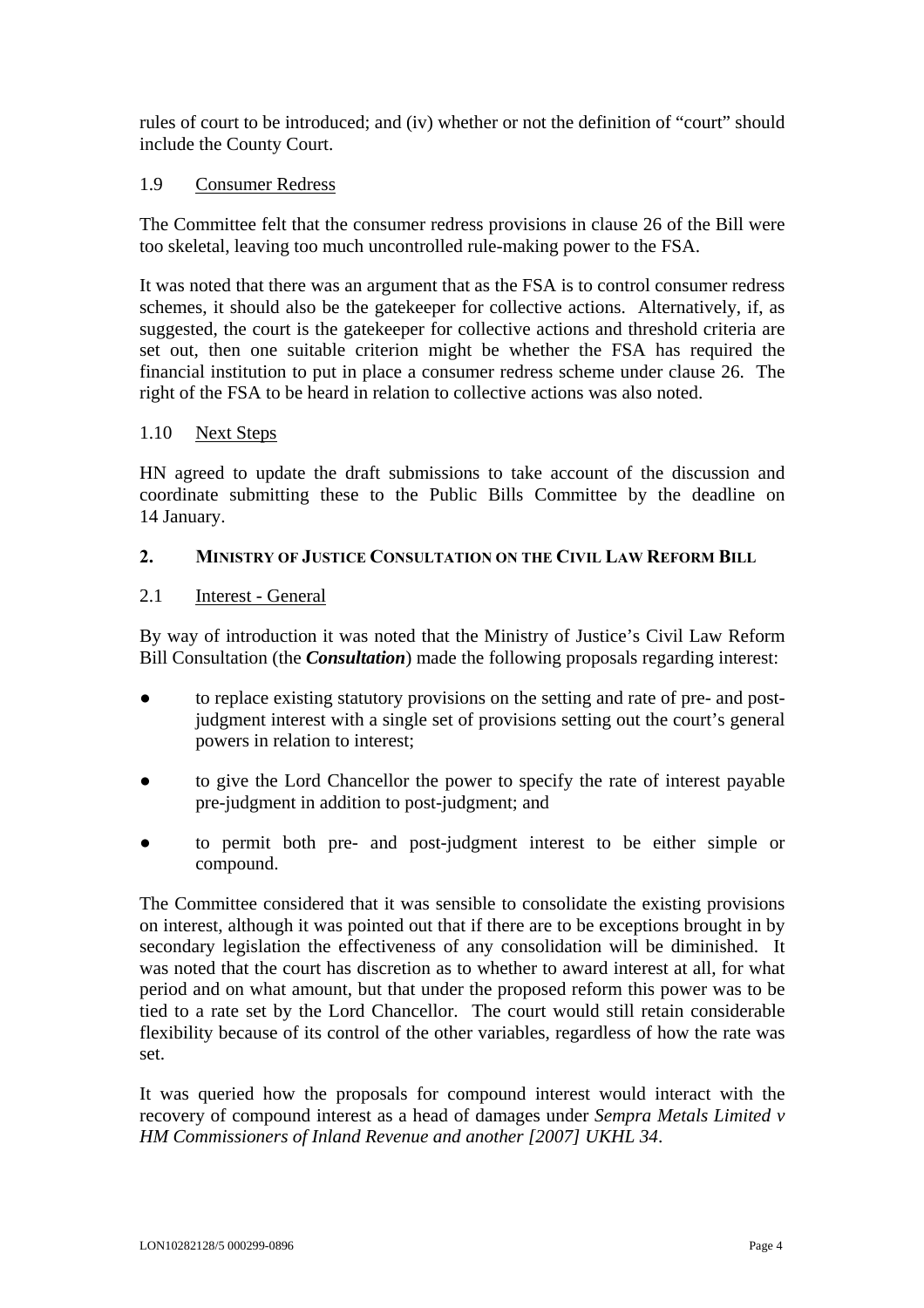Reference as made to the impact assessment relating to interest set out in the Consultation Paper, and it was suggested that the descriptions of the "problem under consideration" and the "policy objectives and intended effects" did not make clear why the proposed changes were felt to be necessary.

## 2.2 Interest – Compound Interest

It was felt that introducing the possibility of compound interest was generally to be welcomed, given the commercial reality that almost all borrowing is on a compound interest basis. Recognising this in statute would avoid the judicial sleight of hand required to achieve this under the *Sempra Metals* approach.

The Committee discussed whether there ought to be a presumption in favour of compound interest to reflect the commercial realities of borrowing. For pre-judgment interest, it was felt best to retain flexibility by leaving the matter to the court's discretion without a presumption (that in practice might prove difficult to displace). However, it was suggested that one area where a presumption in favour of compound interest may be suitable is following default judgment.

The Committee did not feel that introducing compound interest should be seen as a major step because the issue had been discussed in various contexts over the last decade, it reflected the commercial reality of borrowing, and parties were often receiving compound interest as a matter of contract in any case.

## 2.3 Interest – Roles of the Lord Chancellor and the Court

The competing merits of flexibility and certainty were considered. It was argued that if a choice were to be made between the two, it would be preferable to leave the whole issue of interest to the court, with a default rate of interest set by the Lord Chancellor to apply only if the court did not deal with the issue.

On the other hand, it may be simpler to set one rate for all cases, linked to base rate to take account of fluctuating economic circumstances. It was noted that both linking any rate of interest to a fluctuating base rate and allowing compound interest would increase the level of complexity in calculating the interest payable and the would diminish the court's ability to check such calculations.

If the Lord Chancellor was to set the rate, then it was agreed that the proposal that the rate-setting power should be exercised annually was a good one in order to ensure the rate was regularly reviewed.

## 2.4 Interest – Pre- and Post-Judgment Rates

There was a discussion as to whether the same arguments apply to both pre- and postjudgment interest. There were two strands to this discussion, the first being the practical difference between claiming pre- and post-judgment interest, and the second being the underlying rationales for each type of interest.

In relation to the practicalities of pleading post-judgment interest it was noted that presently parties never had to debate the question of the rate in court. Moving away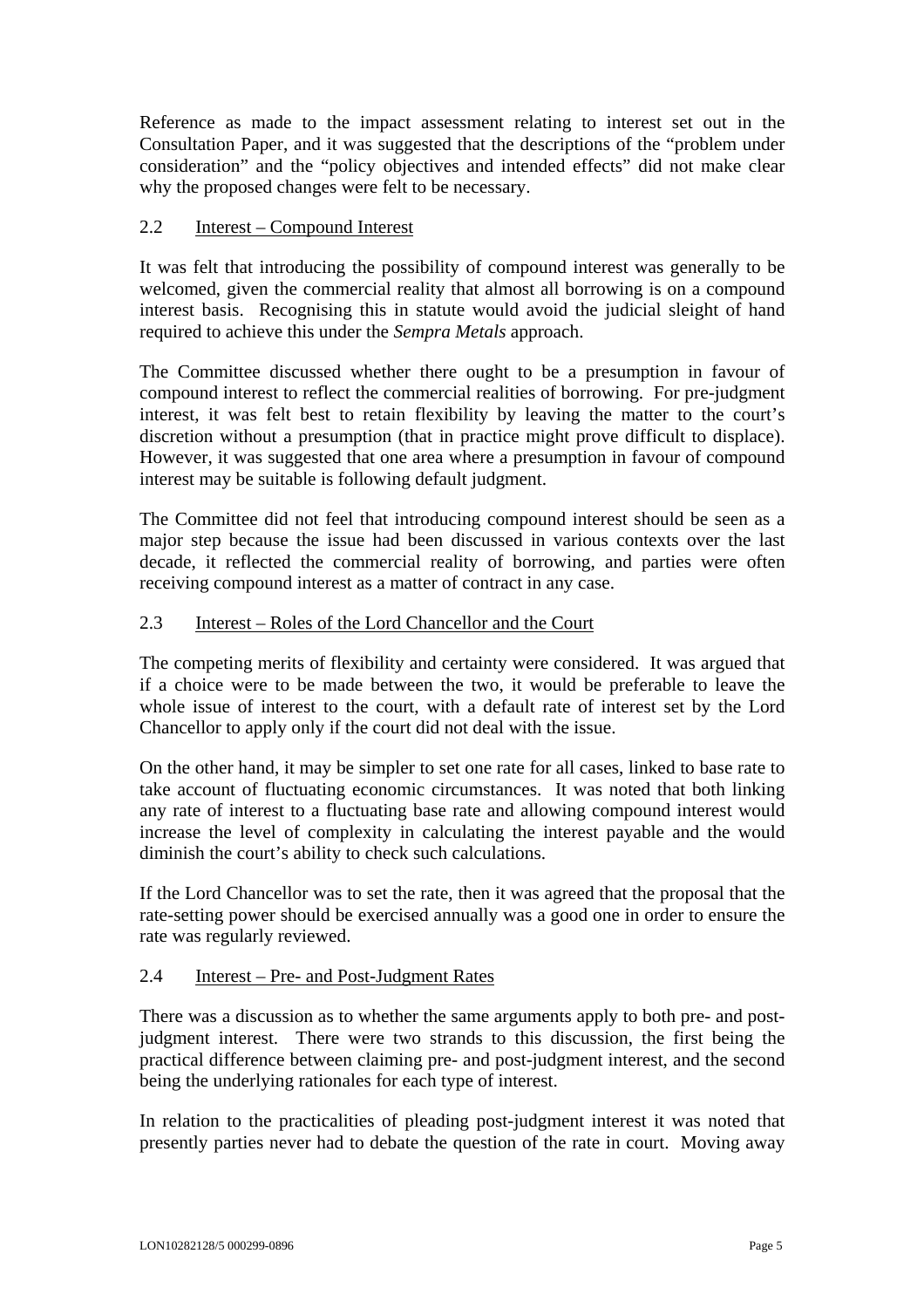from a fixed rate would mean that this would have to be dealt with specifically in every judgment, and therefore discussed in every case. This added cost and uncertainty may not be welcome. On the other hand, in most cases there is argument over the rate of pre-judgment interest, so it might not add greatly to the burden to have to deal with arguments over post-judgment interest also.

In relation to the rationales for pre- and post-judgment interest, HN noted that there were two ways of viewing post-judgment interest, either: (i) as compensation for a period for which a party has been kept out of its money, which would be consistent with the rationale for pre-judgment interest; or (ii) as a sanction for delay in complying with a court order requiring payment.

If conceptually post-judgment interest is a sanction, then there is a strong argument for a set rate, as it might be thought inappropriate for the paying party to be negotiating over the rate at which they are to be penalised for what was in reality a failure to comply promptly with a court order (i.e. the order to pay the judgment sum). If, however, post-judgement interest is simply an extension of the pre-judgment approach of compensation for the period in which a party has been kept out of its money, then the better argument is that pre- and post-judgment should be treated the same.

It was pointed out that if the idea was to have a one-size-fits-all regime, there were strong arguments for a certain amount of pragmatism and simplicity, but that the Committee generally felt that one-size-fits-all was not always the best approach. In this respect, it was also noted that the County Court merited a different approach to that in the High Court.

It was noted that the position was further complicated by the possibility of appeals, but it was felt that in appeal situations provision could be made for the Court of Appeal to have the power to vary the rate of post-judgment interest if justice demanded this.

## 2.5 Interest – Conclusions

The Committee generally felt that there was a difference between pre- and postjudgment interest. The Lord Chancellor should not have the power to set prejudgment interest, as this is designed to reflect the commercial consequences dependent on the facts of each case. This should be left to the court, with the power to award compound pre-judgment interest made explicit (although not a presumption).

In relation to post-judgment interest, the position was felt to be different, with a much stronger argument for certainty. Post-judgment, the losing party ought to pay its judgment debt, and the rate of post-judgment interest should be set high enough to encourage this. Two per cent above base rate was suggested as a potential rate, possibly specified also to be treated as compound. This could be set by the Lord Chancellor, and if so, should be done annually.

The Committee felt that these provisions should apply equally to interest on costs.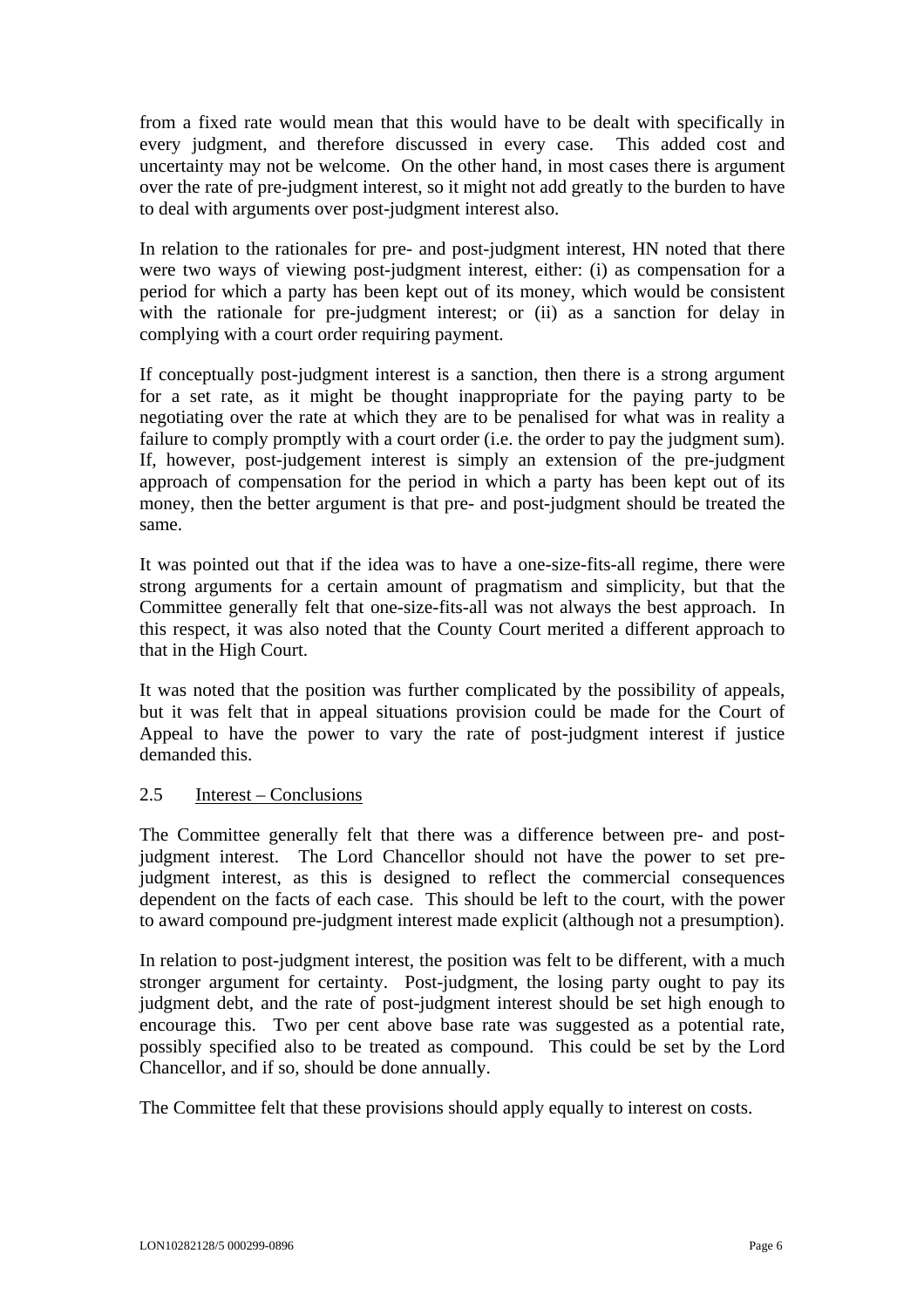# 2.6 Other matters covered by the draft Bill.

It was noted that the Consultation and the draft Bill covered three other areas: (i) the distribution of estates, (ii) damages provisions relating principally to the Fatal Accidents Act 1976, and (iii) the appeal regime in barristers' disciplinary hearings. The Committee did not propose to comment on these areas except to note briefly in relation to (iii) that it was generally supportive of the proposals relating to barristers, as they were understood to be supported by both the Bar and the Judiciary and they would bring the barristers' regime in line with that applicable to solicitors.

## 2.7 Response to the Consultation

LM would prepare and circulate a draft response to the consultation questionnaire based on the discussion. The deadline for submission was Tuesday, 9 February 2010.

## **3. AMENDMENTS TO RULES FOR SERVICE IN CPR PART 6**

## 3.1 The Civil Procedure (Amendment No 2) Rules 2009

SJ explained the effect of two changes made by the Civil Procedure (Amendment No 2) Rules 2009 (SI 3390/2009) to Part 6 of the CPR.

The first change was to CPR 6.7 and would allow the provision of a solicitor's address for service of a claim form anywhere in the EEA, at which service of the claim form "must" be effected. This has the potential to lead to great inconvenience, and it is not clear how it relates to contractually agreed methods of service.

The second change to CPR 6.23 will allow a solicitor acting for a party to give an address for service anywhere in the EEA at which every document in the course of proceedings will then have to be served. It is unclear how service is to be effected, other than that if permission is needed to serve the Claim Form out of the jurisdiction then permission will also be needed to serve other documents out of the jurisdiction. The need for permission could be inconvenient in itself, and this change could have the further inconveniences of establishing how to effect service in other jurisdictions, and achieving this.

## 3.2 EU Service Directive

The first issue considered was whether these changes were necessary in order to comply with the EU Service Directive (2006/123/EC). In particular, SJ noted that Recital 88 suggested not. It was generally agreed that if the changes were required by the Service Directive, then further consideration of them was required.

## 3.3 Potential Issues

While it was noted that, in relation to the second change discussed above, omnibus permission could often be obtained for the service of all documents out of the jurisdiction where necessary, there could still be considerable practical problems following the changes. In particular, the possible need to obtain translations and the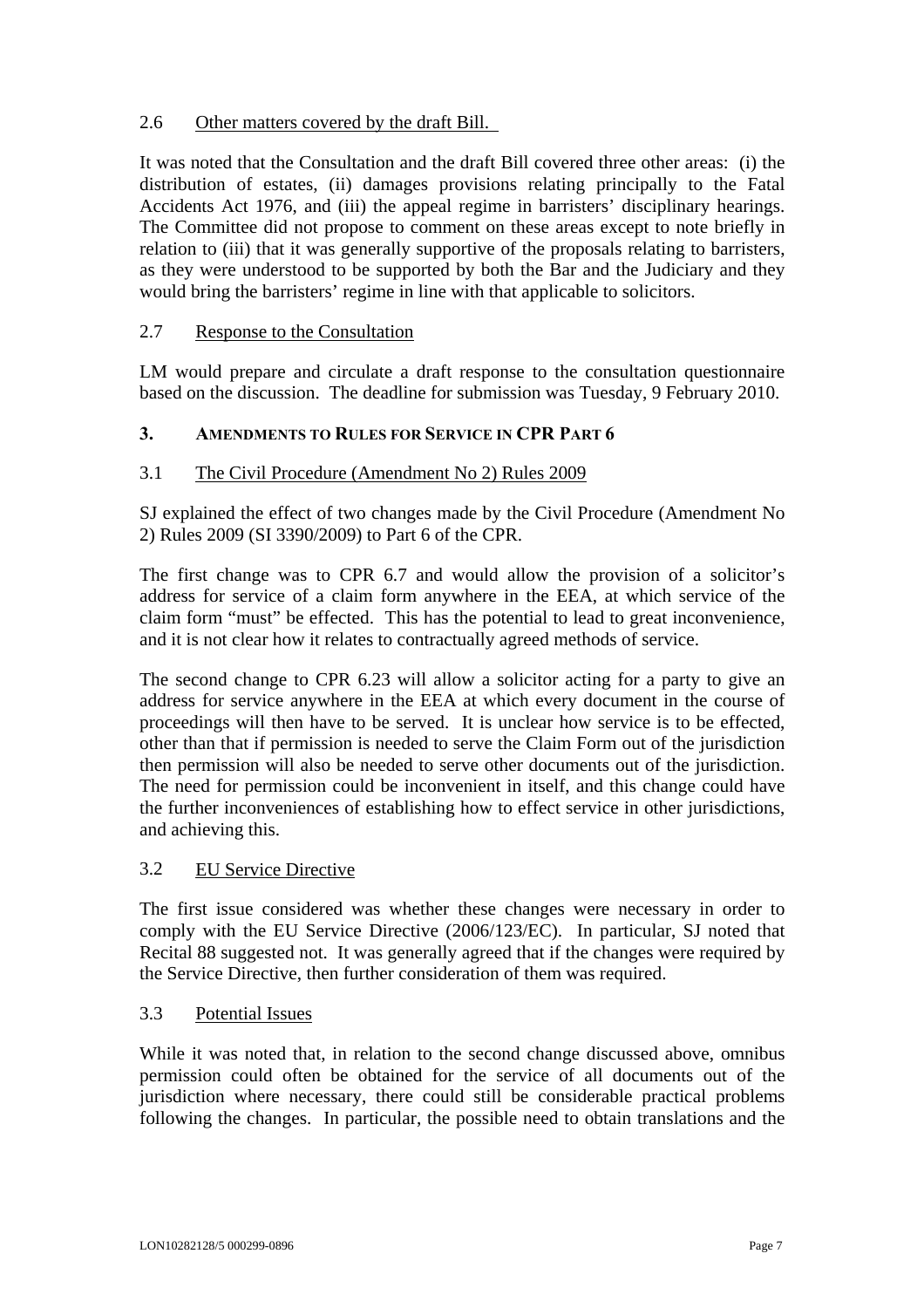complications of service under the Hague Convention were raised. This could be used to tie up litigation.

The Committee discussed the fact that these changes appear to be aimed at the equal treatment of solicitors as service providers, but that the issue of service should ideally be viewed from the point of view of the litigants.

It was noted that the court could make alternative service orders, but that this would seem to defeat the purpose of the changes.

## 3.4 Possible Solutions

The Committee generally agreed that it had no objection to a the creation of a level playing field for service providers, but that this should not be done at the expense of the interests of parties to litigation.

The hope was expressed that the changes to Part 6 would prove not to be necessary under the Service Directive.

Other solutions suggested were to take the French approach and deem service to have occurred at a particular point within the jurisdiction, to make the ability to serve documents in other EEA states permissive rather than prescriptive, or to say that a party may provide an address in another EEA country only if it does not have an address in the UK. The latter possibility in particular would reflect the aim of the Brussels Regulation that a party should generally be sued where it is domiciled.

## 3.5 Next Steps

It was agreed that the next step was to confirm whether or not the changes were mandatory. If not, SJ pointed out that the Civil Procedure (Amendment No 2) Rules 2009 has already been made and were due to come into force on 6 April 2010, and that, therefore, if the Committee objected to the two changes to Part 6 discussed above it would mean asking for this to be reversed.

LM said that he had checked the previous submission the Committee made in response to the July 2007 Consultation Paper on the review of Part 6. The present concerns about the new changes to Part 6 of the CPR was consistent with the position the Committee had taken in response to the 2007 consultation, at which time the Committee had objected to a proposal to allow parties to specify any address in the EU for service or to provide up to three addresses for service on the basis that this would lead to confusion and complexity.

SJ agreed to draft a letter to the Master of the Rolls setting out the concerns and circulate it for comment.

## **4. OTHER BUSINESS**

## 4.1 Judicial Diversity